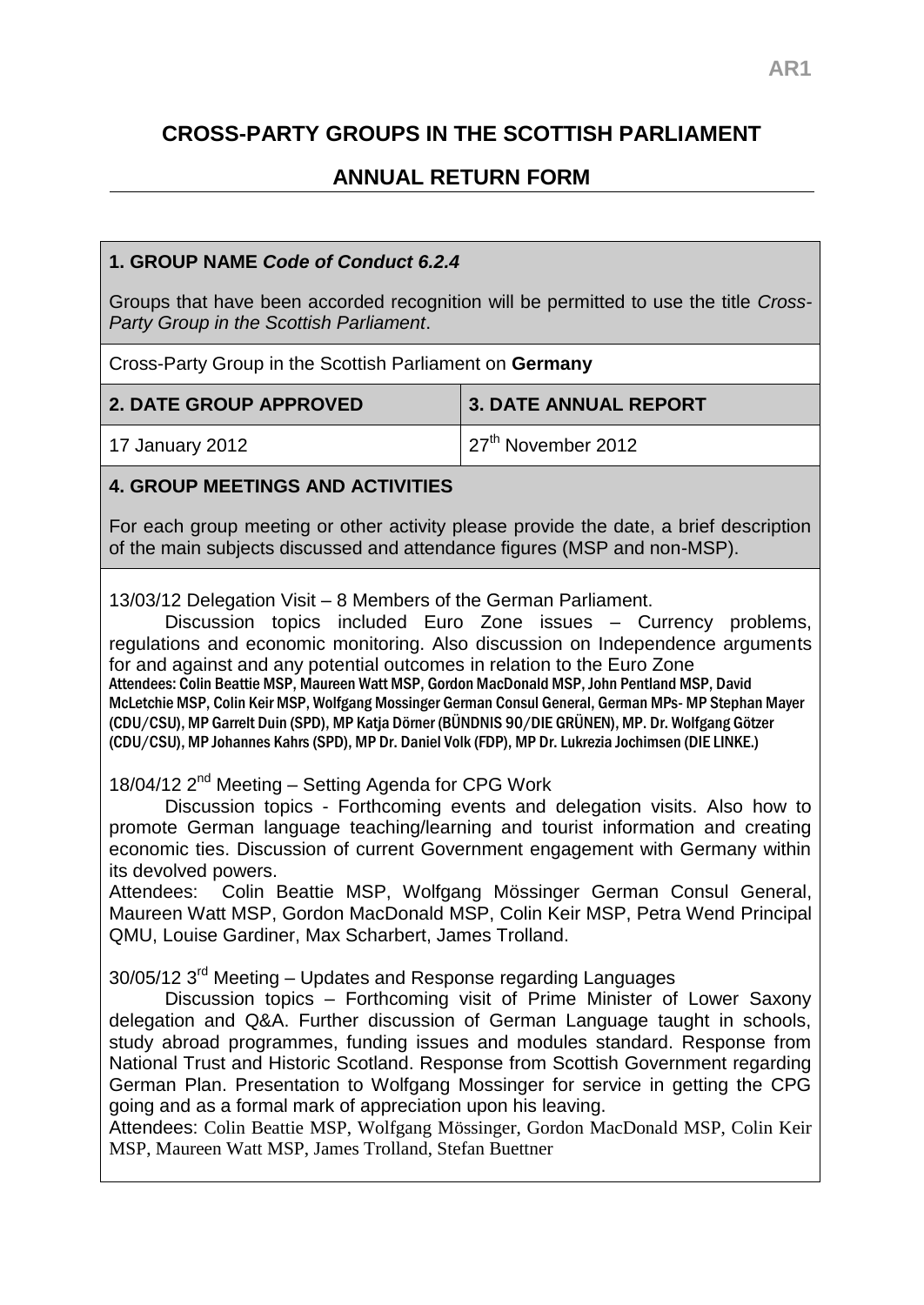07/06/12 Delegation Visit – Prime Minister of Lower Saxony

Discussion topics – Green energy, Independence, regional governance, Q&A with press.

Attendees: David McAllister, Prime Minister Lower Saxony, Wolfgang Mössinger, Consul General, Dr Holger Spreen, Head of Private Office of Mr McAllister, Oliver Wagner, Deputy Spokesperson of the Regional Government Lower Saxony, Wolfgang Römisch, Director Europe and International Cooperation Lower Saxony State Chancery, Claudia Crawford, Director London Office of Konrad-Adenauer-Foundation, Dr. Gunter Dunkel, Honorary Consul for the UK and CEO of Nord/LB (Northern German Landesbank) , Prof. Dr. Leonhard Ganzer, Technical University of Clausthal-Zellerfeld, Prof. Dr. .-Ing. Hans-Peter Beck, Energy-Research Center Lower Saxony, Prof. Dr. Martin Sauter, University of Göttingen, Dr. Stephan Barth - Managing Director, ForWind - Center for Wind Energy Research, Dr. Gernot Kalkoffen, Exxon Mobil, Holger Temmen, CEO KCA Deutag (Oil Exploration Company Bad Bentheim and Aberdeen)(only Aberdeen), Prof. Dr.-Ing. Wolfgang Nebel, CEO OFFIS (Institute for Information Technology, Oldenburg) TBC, Annika Schulze, dapd (German News Agency), Jörg Sarbach, Fotographer, dapd, Dr. Sarah Tacke, NDR (Northern German State Broadcaster), Michael Nicolay, BILD Hannover (National Tabloid BILD), Marco Seng, Nordwest-Zeitung (Regional Newspaper Oldenburg), Dirk Banse, NDR Hörfunk (Northern German State Radio), Marco Hadem, dpa (German Press Agency), Jochen Lübke, Fotographer, dpa, Peter Müller, Der Spiegel, Angus Robertson MP, Colin Beattie MSP, Maureen Watt MSP, Gordon MacDonald MSP, Colin Keir MSP, Kenneth Gibson MSP, Rod Campbell MSP, David McLetchie MSP and Drew Smith MSP

 $23/10/12$  4<sup>th</sup> Meeting – Presentation from NUS reg Language Learning and Study Abroad Discussion Topic – NUS presentation to discuss difficulties in getting Scottish students to participate in foreign language learning and study abroads. Welcome new German Consul General Verena Grafin von Rodern. Agreement to draft document for local authorities.

Attendees: Colin Beattie MSP, Gordon Macdonald MSP, Colin Keir MSP, Maureen Watt MSP, Jamie McGrigor MSP, Consul General Verena Grafin von Roedern, Swiss Honorary Consul Peter Muller-McDougall, Austrian Honorary Consul John Clifford, Petra Wend, Louise Gardiner, Max Scharbert, Barbara Kualbach, James Trolland

 $27/11/12$  5<sup>th</sup> Meeting – Local Authority Document and AGM Discussion topic – Review of concerns from previous meeting.

> AGM: Defining membership to be submitted following the meeting Voting for Convener, Vice Conveners, Secretary Convener: Colin Beattie MSP Vice Convener: John Pentland MSP Vice Convener: Jamie McGrigor MSP Vice Convener: Consul General Verena Grafin von Rodern

Further Discussion – Local Government plan. Areas of focus lines Economic, Culture/Tourism, Education, Key opportunities of engagement and key contacts. E-doc production

Attendees: Colin Beattie MSP, Gordon Macdonald MSP, John Pentland MSP , Jamie McGrigor MSP, German Consul General Verena Grafin von Roedern, David Torrance MSP, Geothe Institut – Lilo Börgmann, Annette Gotzkes, Austrian Honorary Consul John Clifford, Consul Heinrich Schnettger, Stefan Buettner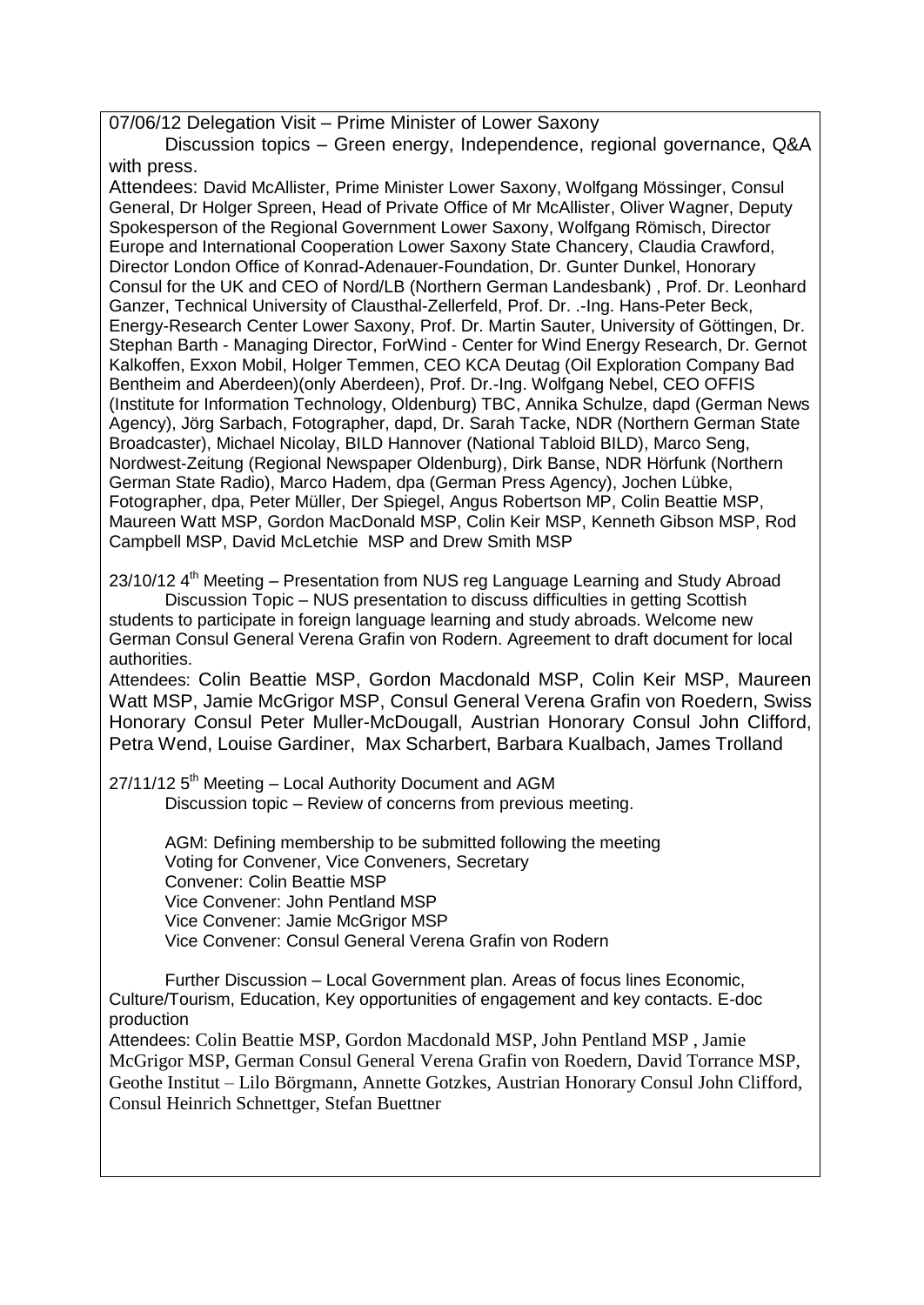### **5. GROUP MEMBERS** *Code of Conduct 6.4, Rules 2, 3, 5, 6 & 8*

When listing members, who are MSPs, only the MSPs name need be given. For members from outwith the Parliament, the name of the member and any employer they represent must be given.

| <b>MSPs</b>          | <b>Non-MSPs Individuals</b>             |
|----------------------|-----------------------------------------|
| <b>Colin Beattie</b> | Verena Graffin von Rodern               |
| John Pentland        | Petra Wend                              |
| Jamie McGrigor       | Louise Gardiner                         |
| Colin Keir           | <b>Max Scharbert</b>                    |
| Gordon MacDonald     | <b>James Torlland</b>                   |
| David McLetchie      | <b>Stefan Buettner</b>                  |
| Lewis Macdonald      | <b>Organisations</b>                    |
| David Torrance       | Consulate General of the Federal Repbic |
| Maureen Watt         | of Germany, Scotland                    |
|                      | Consulate General of Austria Edinburgh  |
|                      | <b>Consulate General of Switzerland</b> |
|                      | Goethe-Institut                         |

### **6. GROUP OFFICERS** *Code of Conduct 6.4, Rule 4*

Please amend titles as necessary e.g. to indicate joint office holders, or preferred titles.

| <b>Convener</b>      | <b>Colin Beattie MSP</b>   |
|----------------------|----------------------------|
| <b>Vice-Convener</b> | John Pentland MSP          |
|                      | Verena Graffin von Roedern |
|                      | Jamie McGrigor MSP         |
| <b>Secretary</b>     | Alyson Adam                |
| Treasurer            |                            |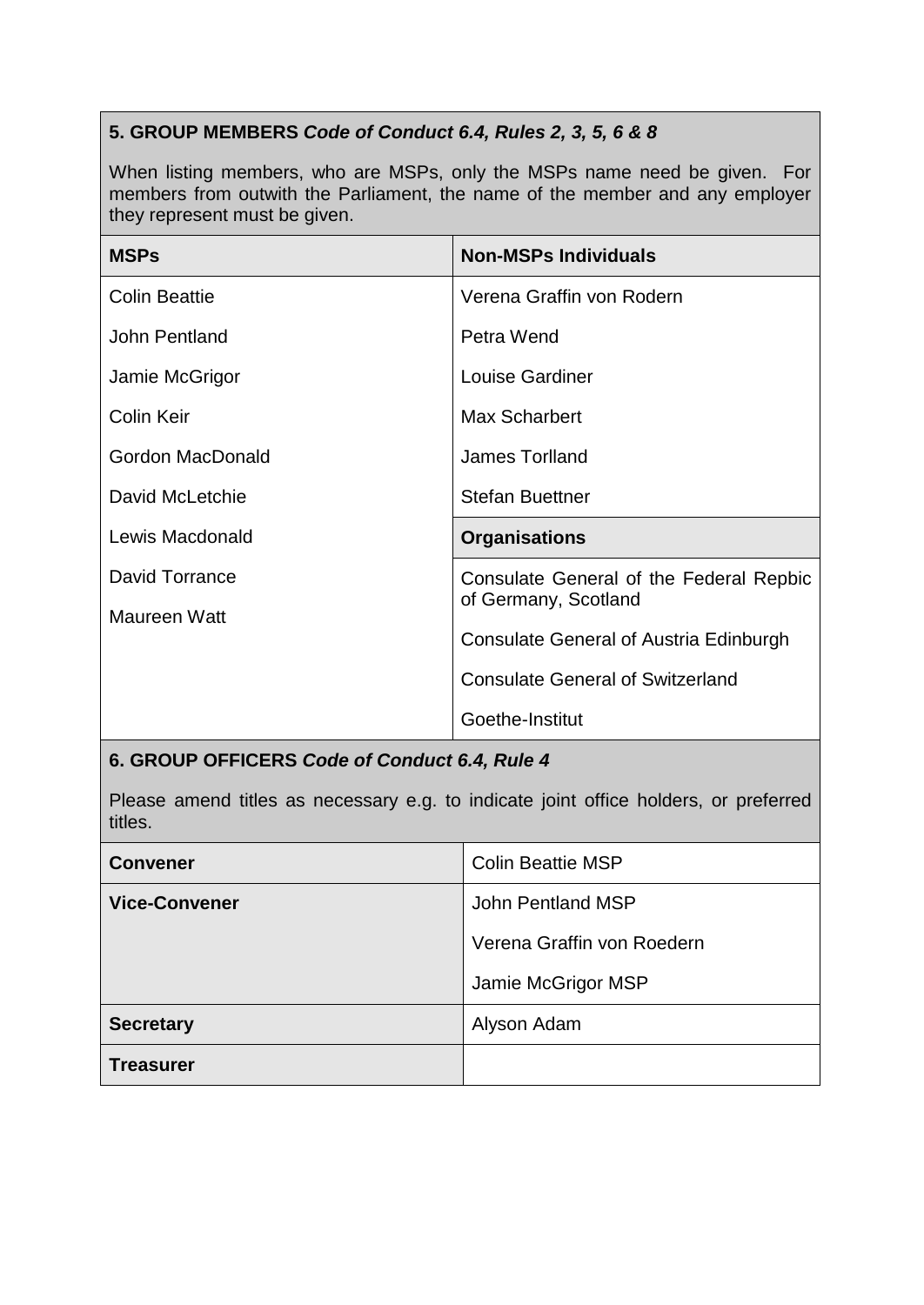### **7. FINANCIAL OR OTHER BENEFITS RECEIVED** *Code of Conduct 6.3.1 & 6.3.6, 6.4 Rule 10*

The group must register any financial or other material benefit received by the group from whatever source, where the value of the financial sum or benefit from any single source exceeds £500 in any one calendar year. This includes donations, sponsorship, subscriptions, hospitality, gifts, visits, provision of services or accommodation or staff assistance. The value of use of Parliamentary facilities need not be registered.

The details requiring to be registered include a brief description of the benefit, the approximate monetary value, the date on which it was received and the source from which it came. Where a consultancy organisation provides benefits, the client on whose behalf these are provided should be named.

| <b>Date</b><br><b>Amount</b> | <b>Description</b> |  |
|------------------------------|--------------------|--|
|                              |                    |  |

#### **8. GROUP SUBSCRIPTION** *Code of Conduct 6.4, Rule 9*

Where a group charges or proposes to charge a subscription, this must be reasonable and the same for all members. The amount of the subscription should be registered and the purposes for which it is intended to use the subscription.

| Amount per group member per year |  |
|----------------------------------|--|
|----------------------------------|--|

**Date subscription applied**

### **9. GROUP STAFF AS PARLIAMENTARY PASS HOLDERS**

If a group makes use of staff issued with a Parliamentary pass, any paid activity undertaken by those staff where the employer benefits from the pass holder's access to the Parliament must be registered. There is no need to state the amount of remuneration. The requirement relates both to staff employed directly by the group and to staff employed by an outside organisation to provide assistance to the group.

| <b>Staff name</b>                            | Alyson Adam                                                                                 |
|----------------------------------------------|---------------------------------------------------------------------------------------------|
| Title of post                                | Parliamentary Assistant to Colin Beattie<br><b>MSP</b>                                      |
| Name and address of employer<br>organisation | <b>Scottish Parliament</b><br>M3.05<br><b>Holyrood Road</b><br>Edinburgh<br><b>EH99 1SP</b> |
| Type of employer organisation                | <b>MSP</b>                                                                                  |